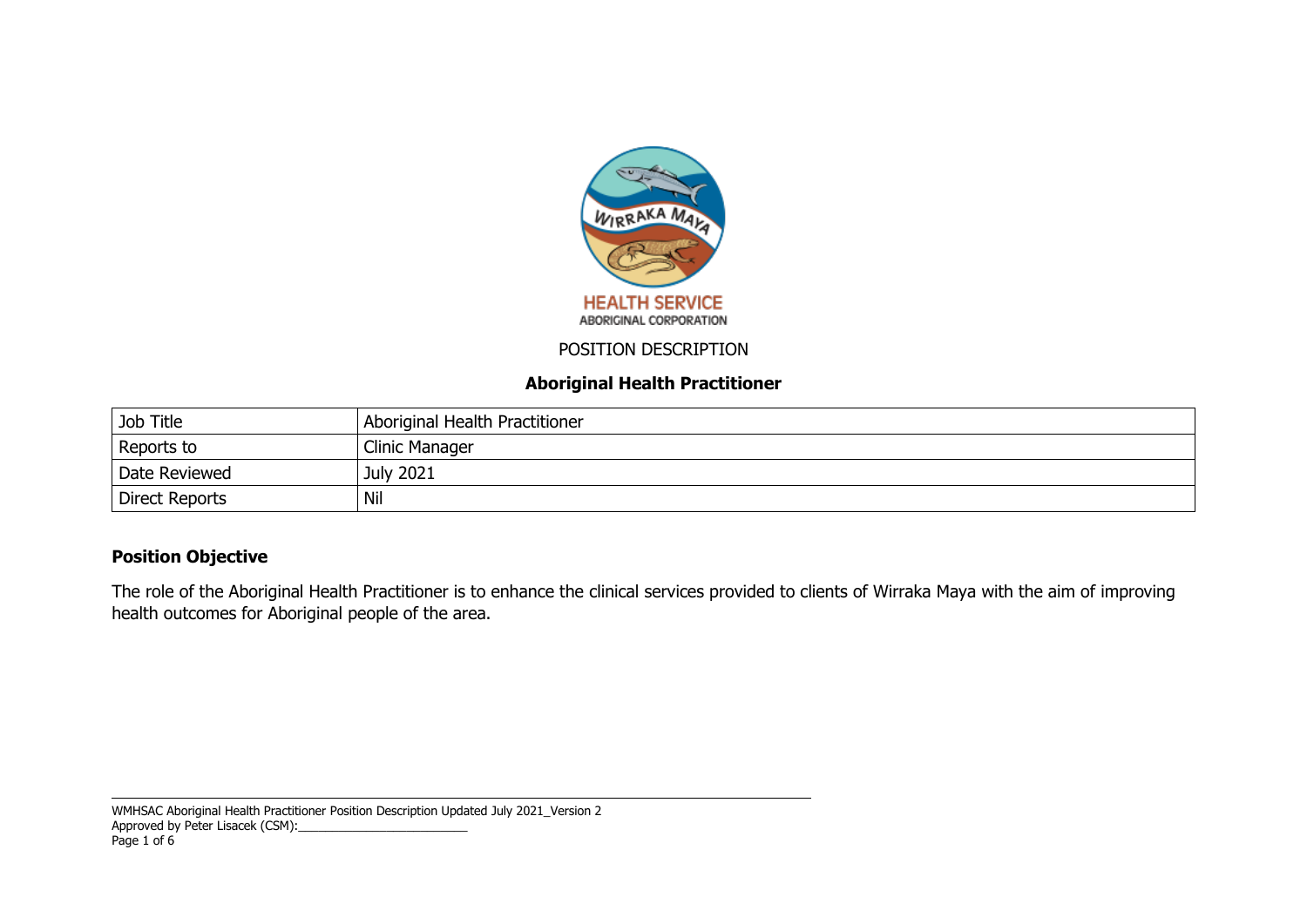## **1.** Position Responsibilities

| <b>Key Result Area (KRA)</b> | <b>Key Performance Indicators (KPI)</b>                                                                                                                                                                                                                                                                                                                                                                                                                                                                                                                                                                                                                                                                                                                                                                                                                                                                                                                                                                                                                     | <b>Measures</b>                                                                                                                                                                                                                                                                                                 |  |  |
|------------------------------|-------------------------------------------------------------------------------------------------------------------------------------------------------------------------------------------------------------------------------------------------------------------------------------------------------------------------------------------------------------------------------------------------------------------------------------------------------------------------------------------------------------------------------------------------------------------------------------------------------------------------------------------------------------------------------------------------------------------------------------------------------------------------------------------------------------------------------------------------------------------------------------------------------------------------------------------------------------------------------------------------------------------------------------------------------------|-----------------------------------------------------------------------------------------------------------------------------------------------------------------------------------------------------------------------------------------------------------------------------------------------------------------|--|--|
| <b>Clinical Duties</b>       | Provide and initiate primary health care services<br>$\bullet$<br>for clients in a professional, confidential and<br>culturally safe manner in accordance with<br>clinical practice guidelines and standards;<br>This may include but is not limited to:<br>Health screening;<br>$\circ$<br>Immunisations;<br>$\circ$<br>Eye health care;<br>$\circ$<br>Ear health care;<br>$\circ$<br>Child health care;<br>$\circ$<br>Adult health care;<br>$\circ$<br>Preventative health care;<br>$\circ$<br>Oral health care;<br>$\circ$<br>Social support; and<br>$\circ$<br>Sexual health.<br>$\Omega$<br>Provide support in identifying signs that clients'<br>conditions may require further assistance from<br>a health professional;<br>Protocols for the medical screening of clients<br>are conducted prior to referral to a GP;<br>Contribute to the effective development and<br>management of patient care plans. This<br>includes but is not limited to assisting General<br>Practitioners in initiating patient care plans and<br>follow ups as required; | Nil breaches of clinical practice guidelines<br>$\bullet$<br>and standards;<br>Evidence of clients being referred to other<br>specialists and health professionals as<br>required;<br>Clinical protocols for screening of patients<br>are followed every time;<br>Patient care plans in place for all patients; |  |  |
|                              | Ensure wound management is conducted in<br>accordance with clinical guidelines;                                                                                                                                                                                                                                                                                                                                                                                                                                                                                                                                                                                                                                                                                                                                                                                                                                                                                                                                                                             | Wound management guidelines followed<br>100% of the time;                                                                                                                                                                                                                                                       |  |  |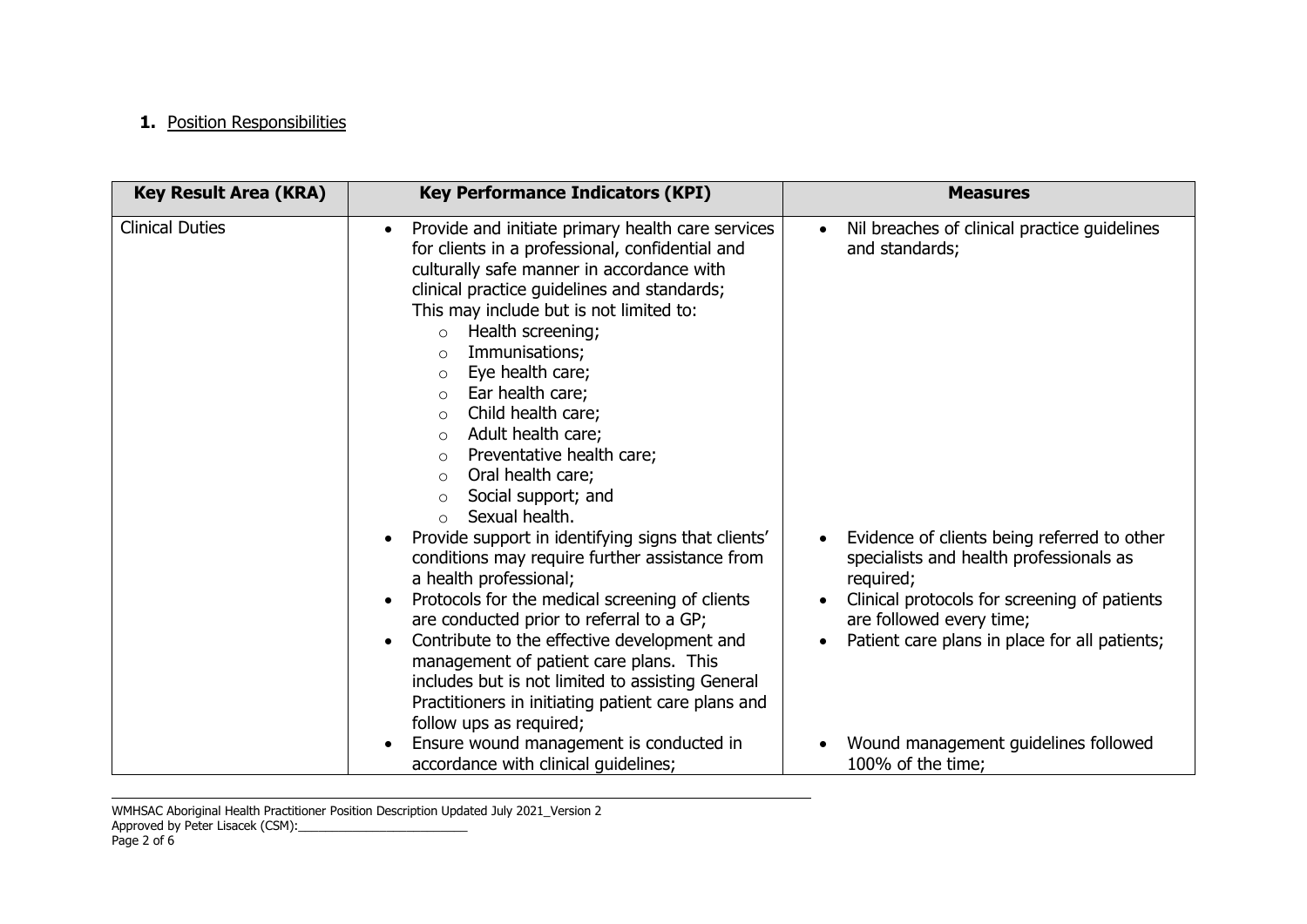|                                          | Assist the GPs with procedures as required and<br>follow up on medications, treatments or other<br>procedures under the direction of the treating<br>GP in accordance with clinical guidelines and<br>protocols;<br>Assist visiting Specialists on care of clients in<br>accordance with clinical guidelines and<br>protocols;<br>Assist in recalling of patients for treatments<br>within their respective teams according to<br>clinical guidelines and protocols;<br>Provide treatment in accordance with CARPA<br>protocols;<br>Comply with policy and procedures in the<br>delivery of services;<br>Maintain treatment/consulting room being used<br>and ensure it is fully stocked, checked and<br>tidied after each client;<br>Work collaboratively with other staff including<br>medical staff, nursing staff, receptionists, other<br>Aboriginal Health Workers/Practitioners and the | 100% compliance with GP directions,<br>$\bullet$<br>medications, treatments and follow ups;<br>Zero breaches of clinical guidelines and<br>$\bullet$<br>protocols;<br>Zero breaches of clinical policies and<br>procedures;<br>Recalls completed;<br>$\bullet$<br>Treatment/Consulting room is stocked and<br>maintained to standard;<br>Positive feedback from Medical Staff,<br>Nursing, reception, Aboriginal Health<br>Workers/Practitioners and Social and<br>Emotional Well Being team;<br>Zero substantiated complaints. |
|------------------------------------------|------------------------------------------------------------------------------------------------------------------------------------------------------------------------------------------------------------------------------------------------------------------------------------------------------------------------------------------------------------------------------------------------------------------------------------------------------------------------------------------------------------------------------------------------------------------------------------------------------------------------------------------------------------------------------------------------------------------------------------------------------------------------------------------------------------------------------------------------------------------------------------------------|---------------------------------------------------------------------------------------------------------------------------------------------------------------------------------------------------------------------------------------------------------------------------------------------------------------------------------------------------------------------------------------------------------------------------------------------------------------------------------------------------------------------------------|
|                                          | Social Emotional Wellbeing Team on client care.                                                                                                                                                                                                                                                                                                                                                                                                                                                                                                                                                                                                                                                                                                                                                                                                                                                |                                                                                                                                                                                                                                                                                                                                                                                                                                                                                                                                 |
| <b>Education and Health</b><br>Promotion | Work in collaboration with other staff at<br>Wirraka Maya in implementing education and<br>health promotion for clients and the<br>community;<br>Provide education and training to other health<br>service staff on the health needs of clients of<br>the service;<br>Provide information to clients regarding their<br>health condition and how to self-manage their<br>condition;                                                                                                                                                                                                                                                                                                                                                                                                                                                                                                            | Number of training and education sessions<br>$\bullet$<br>conducted;<br>Documentation available to show medical<br>information provided to clients and self-<br>management guidelines;<br>Attendance at health conferences and<br>forums approved by WMHSAC;<br>Clinical guidelines and protocols followed;<br>$\bullet$<br>Nil breaches of guidelines and protocols.                                                                                                                                                           |

WMHSAC Aboriginal Health Practitioner Position Description Updated July 2021\_Version 2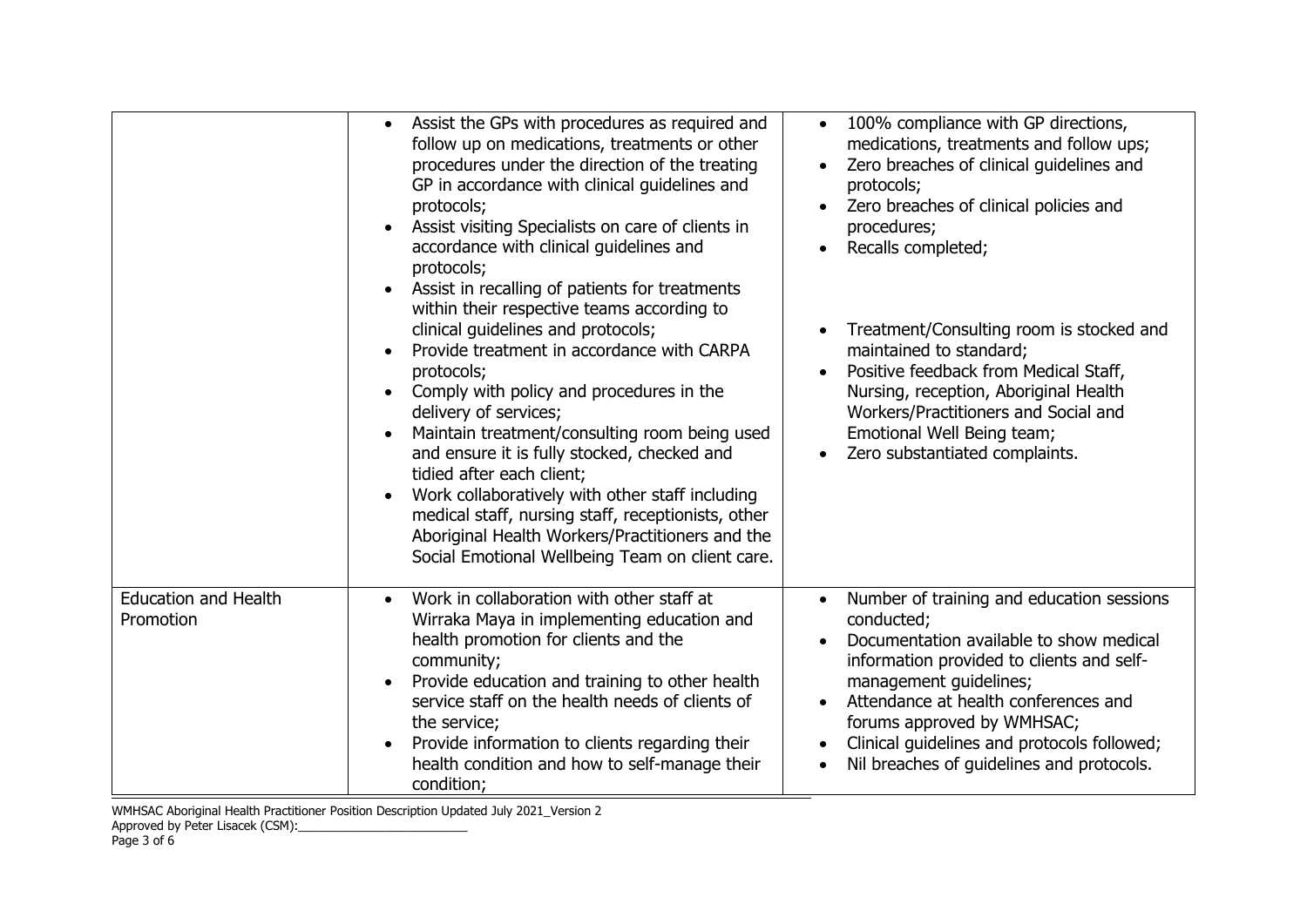|                                   | Facilitate and participate in networking<br>$\bullet$<br>activities/conferences applicable to health;<br>Provide advice, education and referrals for<br>clients in accordance with clinical guidelines<br>and protocols;<br>Support and advocate for clients' needs.                                                                                                                                                                                                                                   |                                                                                                                                                                   |
|-----------------------------------|--------------------------------------------------------------------------------------------------------------------------------------------------------------------------------------------------------------------------------------------------------------------------------------------------------------------------------------------------------------------------------------------------------------------------------------------------------------------------------------------------------|-------------------------------------------------------------------------------------------------------------------------------------------------------------------|
| Infection control                 | Demonstrate adherence to infection control<br>principles at all times;<br>Adhere to all policies and procedures in regards<br>to infection control management;<br>Assist in educating staff on the policies and<br>procedures of infection control;<br>Participate in ongoing training on infection<br>control practises.                                                                                                                                                                              | • Zero breaches of infection control guidelines,<br>policies and procedures;<br>Training sessions conducted on infection control.<br>$\bullet$                    |
| Administrative duties             | Ensure all care provided to a client is entered<br>into Communicare and that notes are accurate<br>and completed within 24 hours for each client;<br>Use Communicare to identify care needs;<br>Ensure statistics and all data is accurate and<br>up-to-date;<br>Prepare and present regular reports as<br>required;<br>Ensure that all information and requirements<br>for Medicare billing are complete and accurate<br>at all times;<br>Ensure knowledge of Medicare billing is kept up<br>to date. | Communicare notes and statistics are accurate<br>and up to date;<br>Reports are completed on time and accurate;<br>100% accuracy on Medicare billing information. |
| Quality improvement<br>activities | Participate in continual quality improvement in<br>$\bullet$<br>the delivery of client services;<br>Ensure all standards are maintained consistent<br>with evidence based best practice standards as<br>applicable to the role of Aboriginal Health<br>Practitioner.                                                                                                                                                                                                                                   | Quality processes are followed at all times;<br>$\bullet$<br>Nil breaches of practice standards.                                                                  |

WMHSAC Aboriginal Health Practitioner Position Description Updated July 2021\_Version 2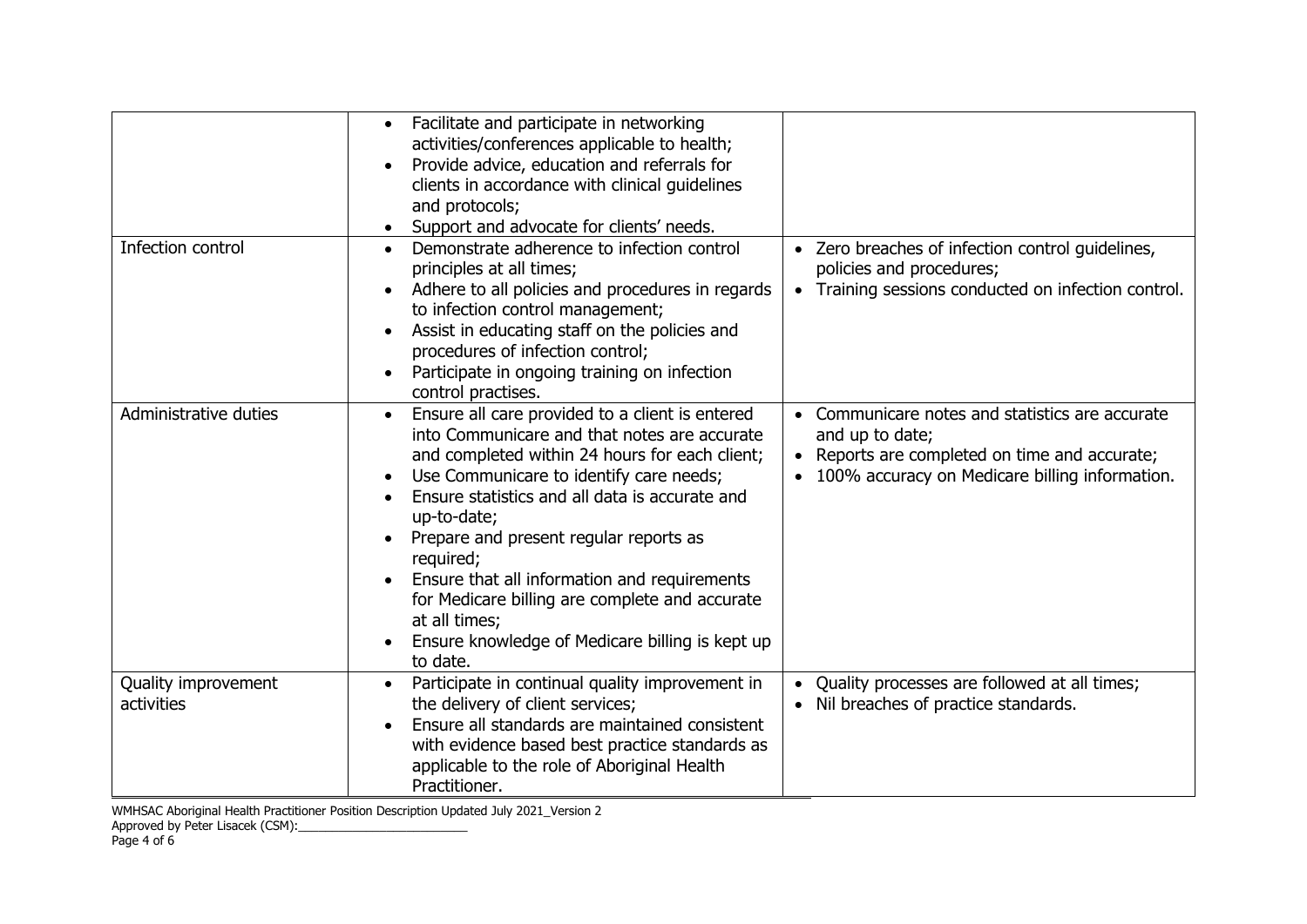| Professional responsibilities                 | Work in collaboration with the Clinic<br>Coordinator, Registered and Enrolled Nurses<br>and/or the Clinical Manager on all relevant<br>issues;<br>Work in accordance with the scope of practice<br>for an Aboriginal Health Practitioner;<br>Maintain the highest standards of professional<br>conduct;<br>Participate in and contribute to the successful<br>outcomes of the organisation;<br>Participate in research activities within the<br>service as required;<br>Participate in team meetings and all-of-service<br>staff meetings as required; | • Demonstrates positive relationships with key<br>stakeholders including Clinic Coordinator, Nurses<br>and Clinical Manager through positive feedback<br>received;<br>Zero substantiated breaches of standards and<br>$\bullet$<br>conduct;<br>Attend staff meetings as required;<br>$\bullet$ |
|-----------------------------------------------|--------------------------------------------------------------------------------------------------------------------------------------------------------------------------------------------------------------------------------------------------------------------------------------------------------------------------------------------------------------------------------------------------------------------------------------------------------------------------------------------------------------------------------------------------------|------------------------------------------------------------------------------------------------------------------------------------------------------------------------------------------------------------------------------------------------------------------------------------------------|
| Health and Safety                             | Ensures compliance with health and safety<br>policies and procedures which reduces risk,<br>employee incidents and injuries.                                                                                                                                                                                                                                                                                                                                                                                                                           | No breaches of health and safety policies<br>and procedures.                                                                                                                                                                                                                                   |
| Commitment to Values and<br><b>Behaviours</b> | <b>Respect:</b> We treat everyone with courtesy and<br>have regard for their dignity;<br><b>Integrity:</b> We always act with honesty and are<br>accountable for our actions.<br><b>Leadership:</b> We display and model positive<br>influence towards others.<br>Innovation: We encourage new and better<br>ways of doing things.<br><b>Customer Focus:</b> Our Stakeholders are at the<br>core of everything we do.<br>Teamwork: We develop relationships which<br>enable us to help one another                                                     | Positive feedback regarding demonstration of<br>values and behaviours;<br>Nil negative feedback regarding failure to<br>$\bullet$<br>demonstrate values.                                                                                                                                       |